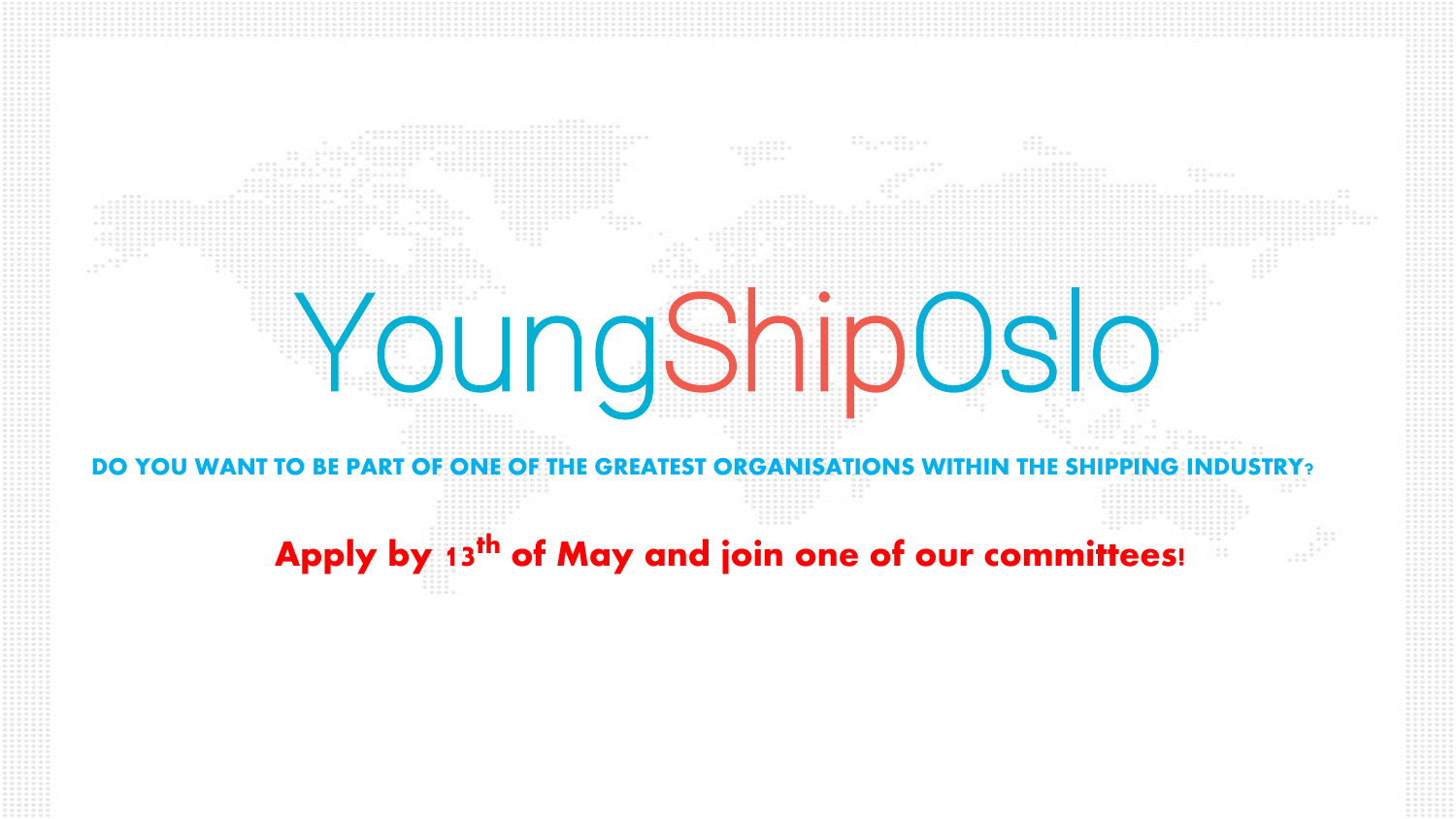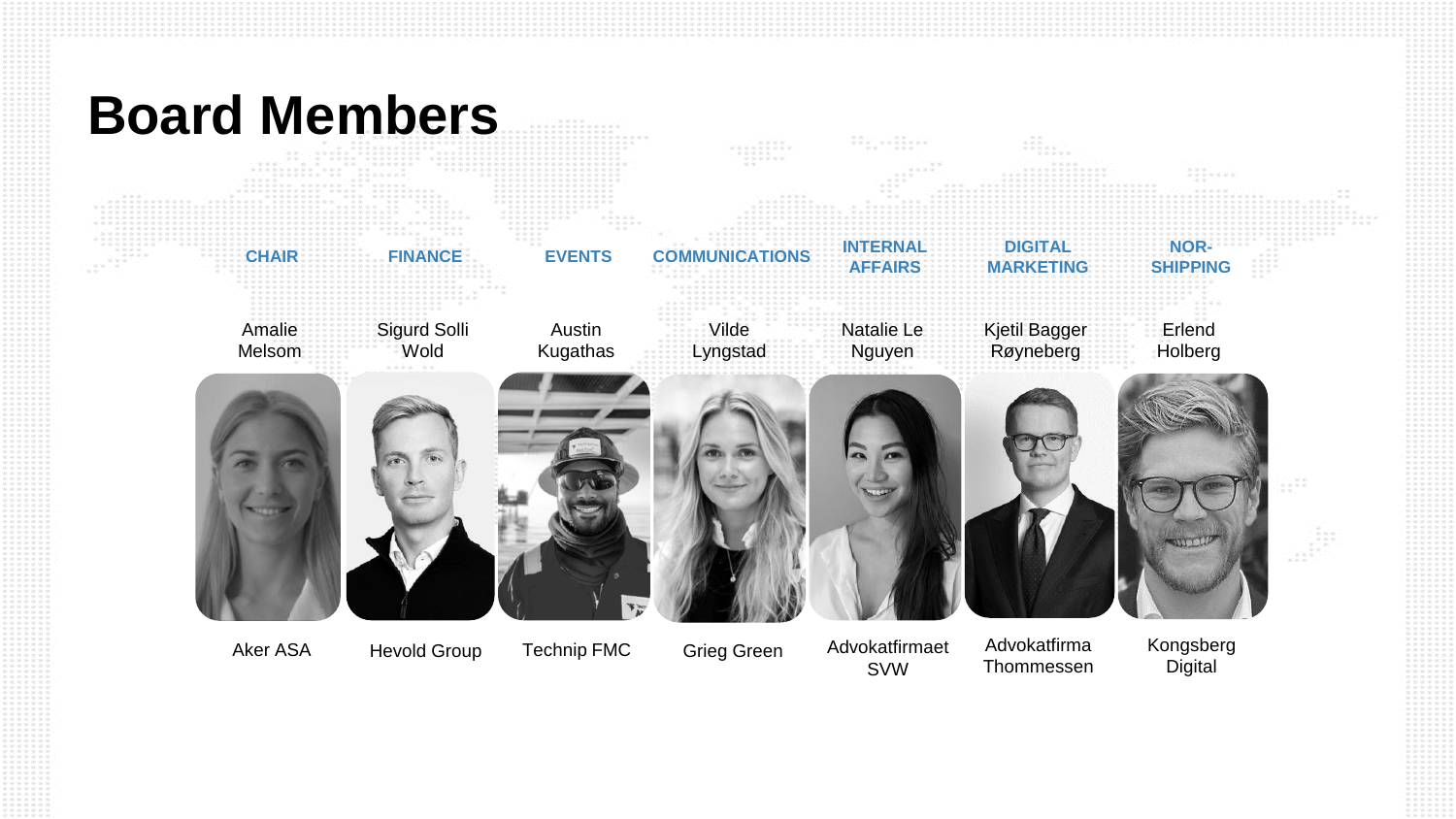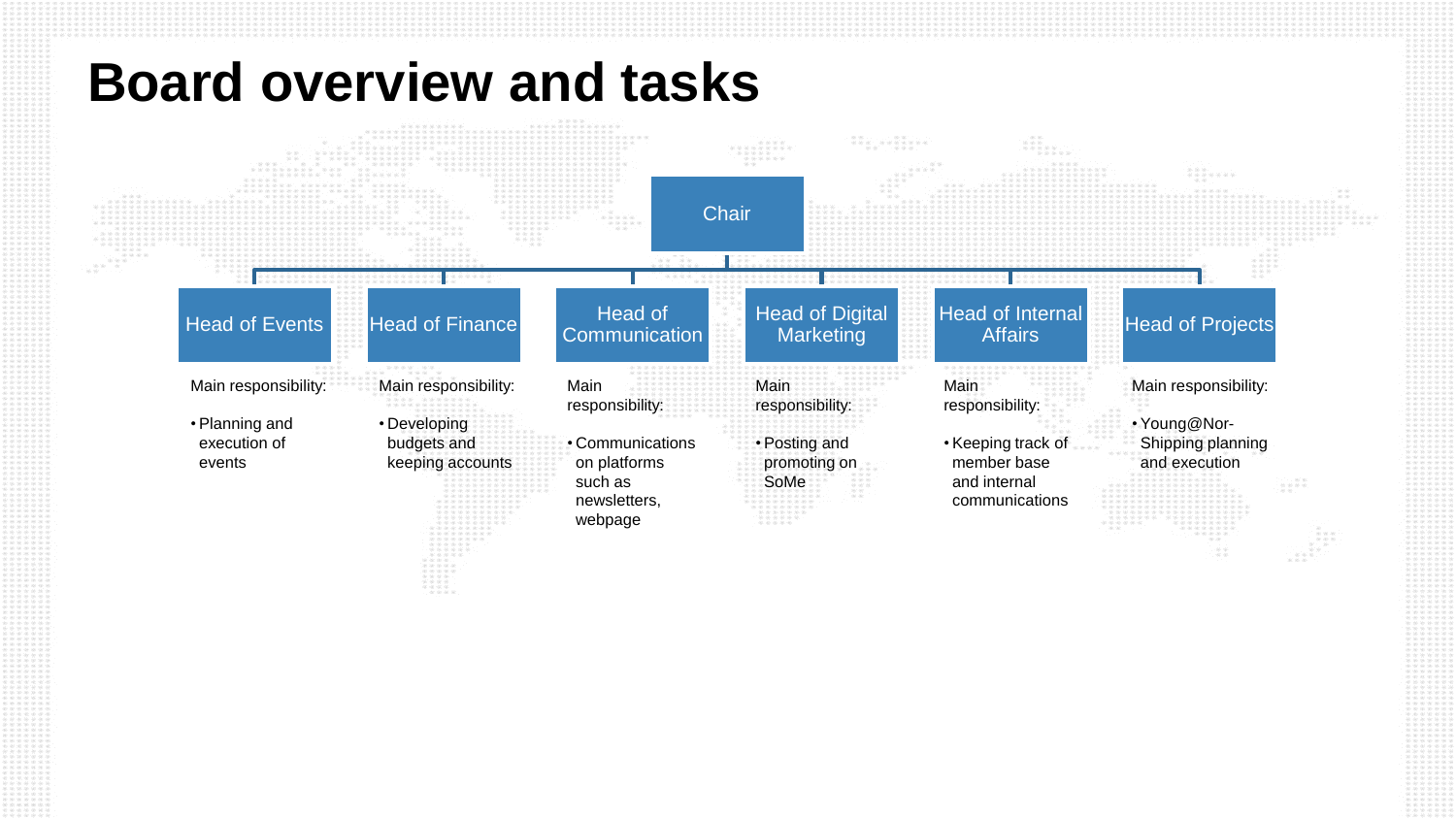## Apply by 13th May 2022

## Do you have:

- Motivation!

- Time to work on tasks within your committee

- The opportunity to contribute for up to a year

## If so, we may offer:

- A good way to get to know the YoungShip Oslo organization (and later become a board member?)

- A chance to grow your network and get friends from maritime Oslo!
- A fun and evolving community!
- A chance to contribute and get involved in YoungShip Oslo
- A fun team-building event with all the committee members
- A nice dinner and interesting meetings with your committee

Please send a short e-mail to **[oslo@youngship.com](mailto:oslo@youngship.com)** and include:

- Name
- Company and position/role
- Your motivation for applying
- Prioritised list of committees you would like to be part of (precedence 1-6)

Please send us an email no later than May 13th 2022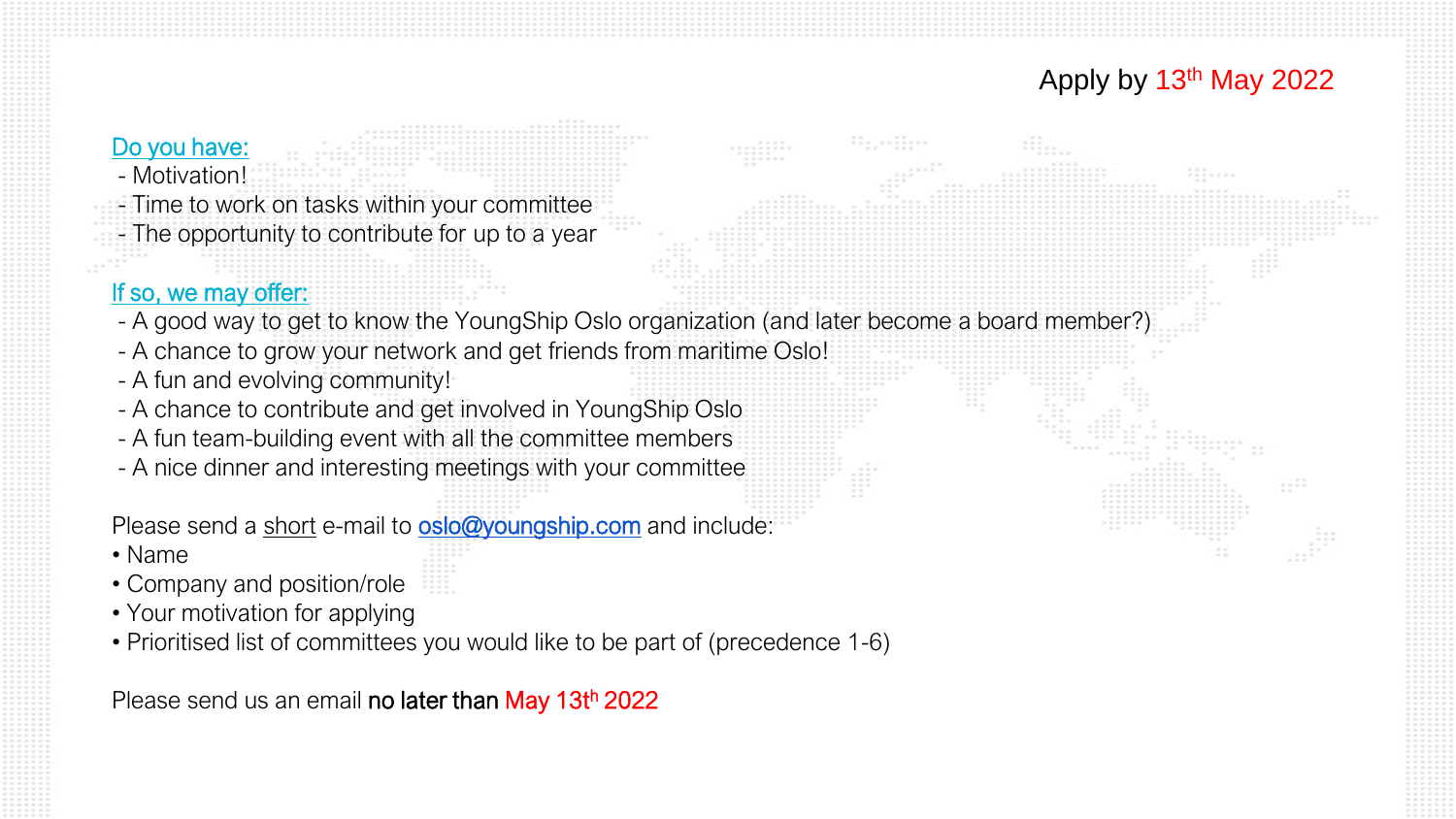